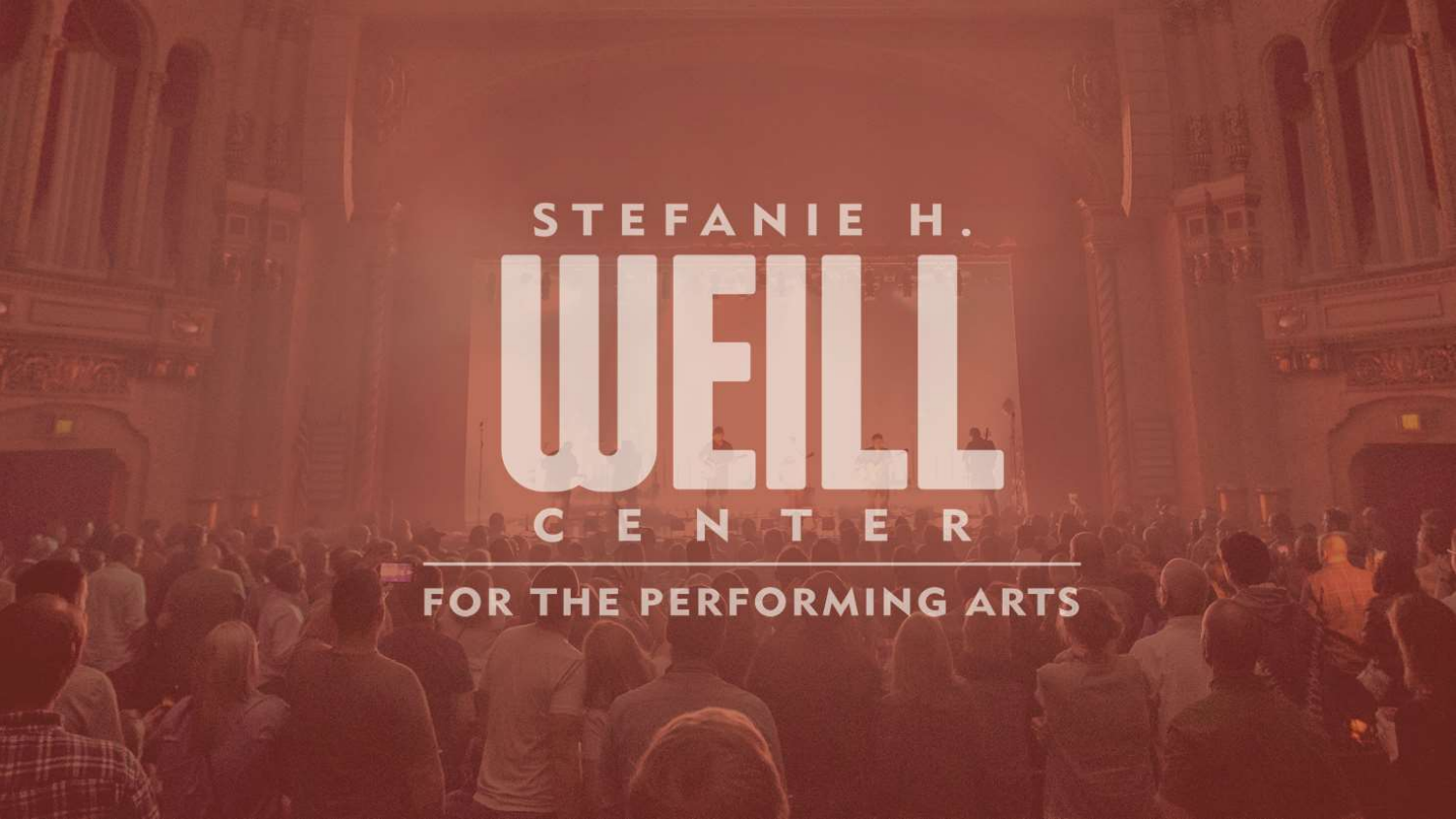## WHO WE ARE

- 501(c)3 non-profit theater
- Presenting venue
- Listed on the National Register of Historic Places
- Nearly 30,000 patrons each season
- 14O+ days of utilization each season (except 2020)
- The 2021-22 season celebrates the  $2O<sup>th</sup>$  Anniversary of our reopening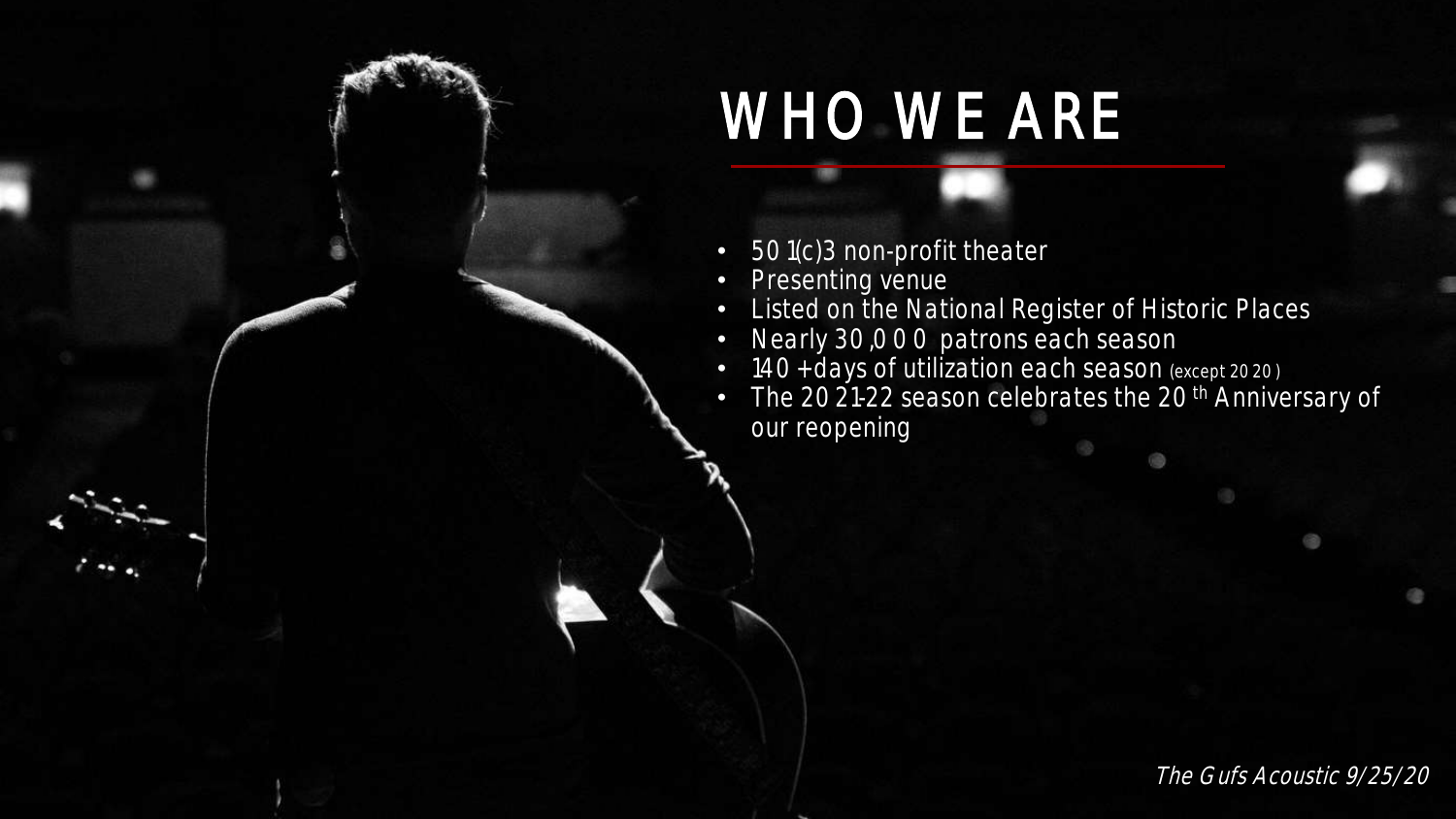# KEY FEATURES

- 1,150-seat capacity
- Located in the heart of Downtown Sheboygan's  $\bullet$ growing arts and culture district
	- (County pop: 115,000+)
	- 1 hour north of Milwaukee, WI and 1 hour south of Green Bay, WI
	- 2 hours north of Chicago without traffic
- Professional staff
- Hotel accommodations directly across the street

KEEP THE APT IN YOUR HEAR

Historic marquee

• ADA compliant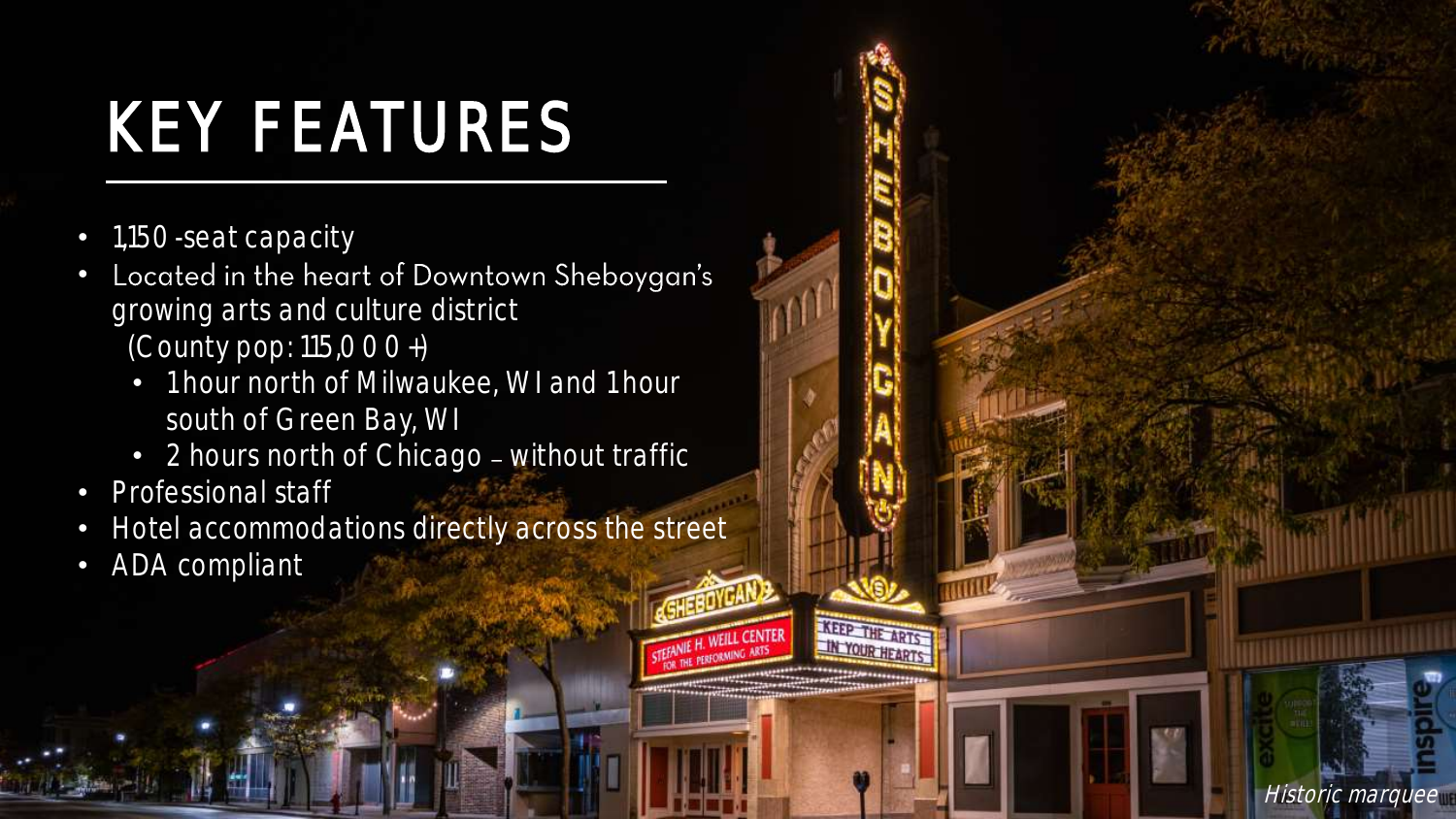# NATIONALLY TOURING ACTS

#### LIVE ORIGINAL MUSIC, COMEDY, MUSICALS, DANCE, TRIBUTES

Recent shows include: Little Big Town, The Avett Brothers, Alan Parsons, Colbie Caillat, Melissa Etheridge, Peter Noone of Herman's Hermits, Jeff Tweedy, Rick Springfield, John Oates, Charlie Berens, Golf Channel NBC - Feherty Live, National Ballet Theatre of Odessa, Ukraine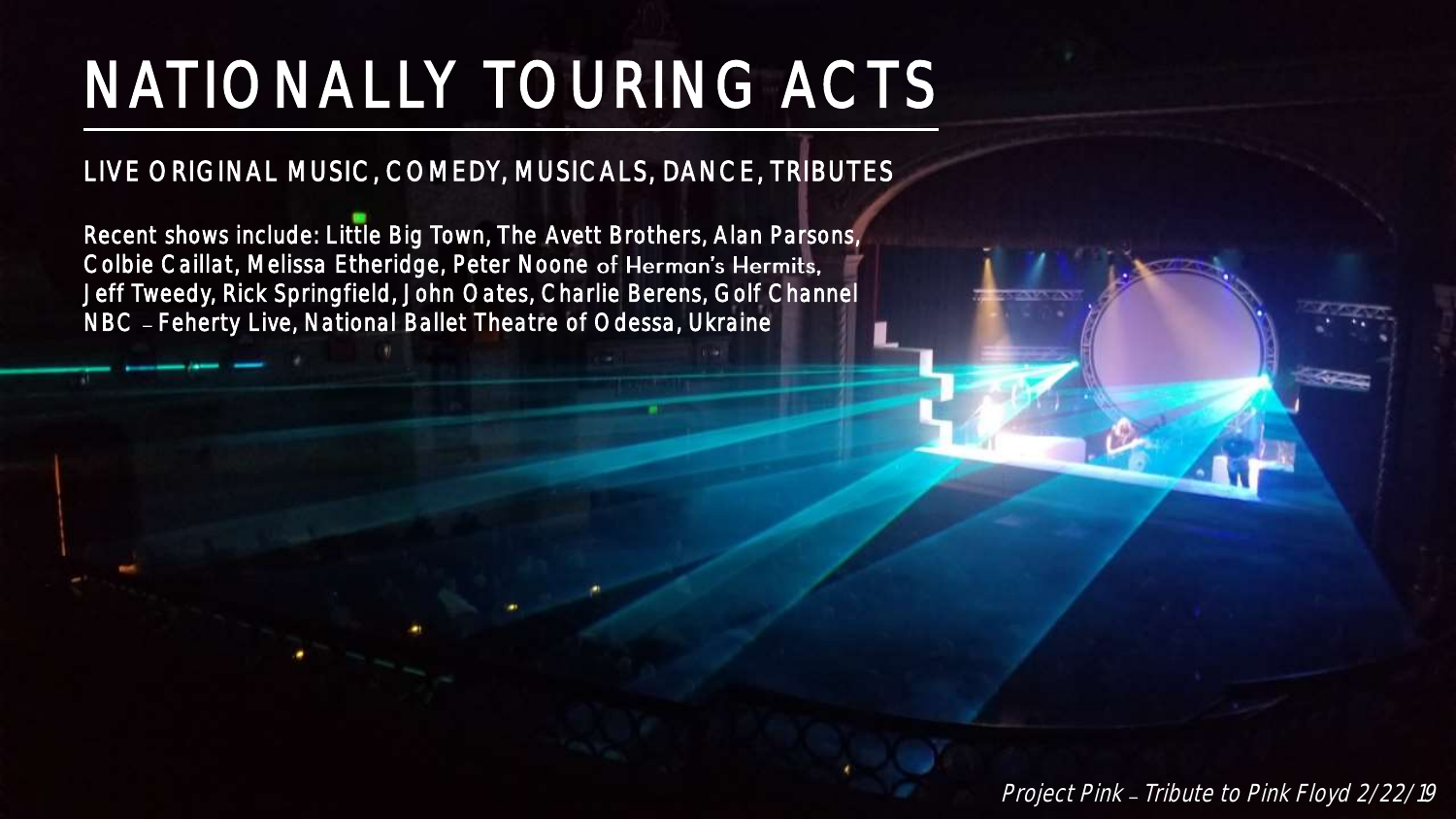# EMERGING ARTIST SERIES | LIMITED CAPACITY - GENERAL ADMISSION

Recent performers include: Feed the Dog, The B2wins, Trapper Schoepp, Chicken Wire Empire

B2wins 9/11/20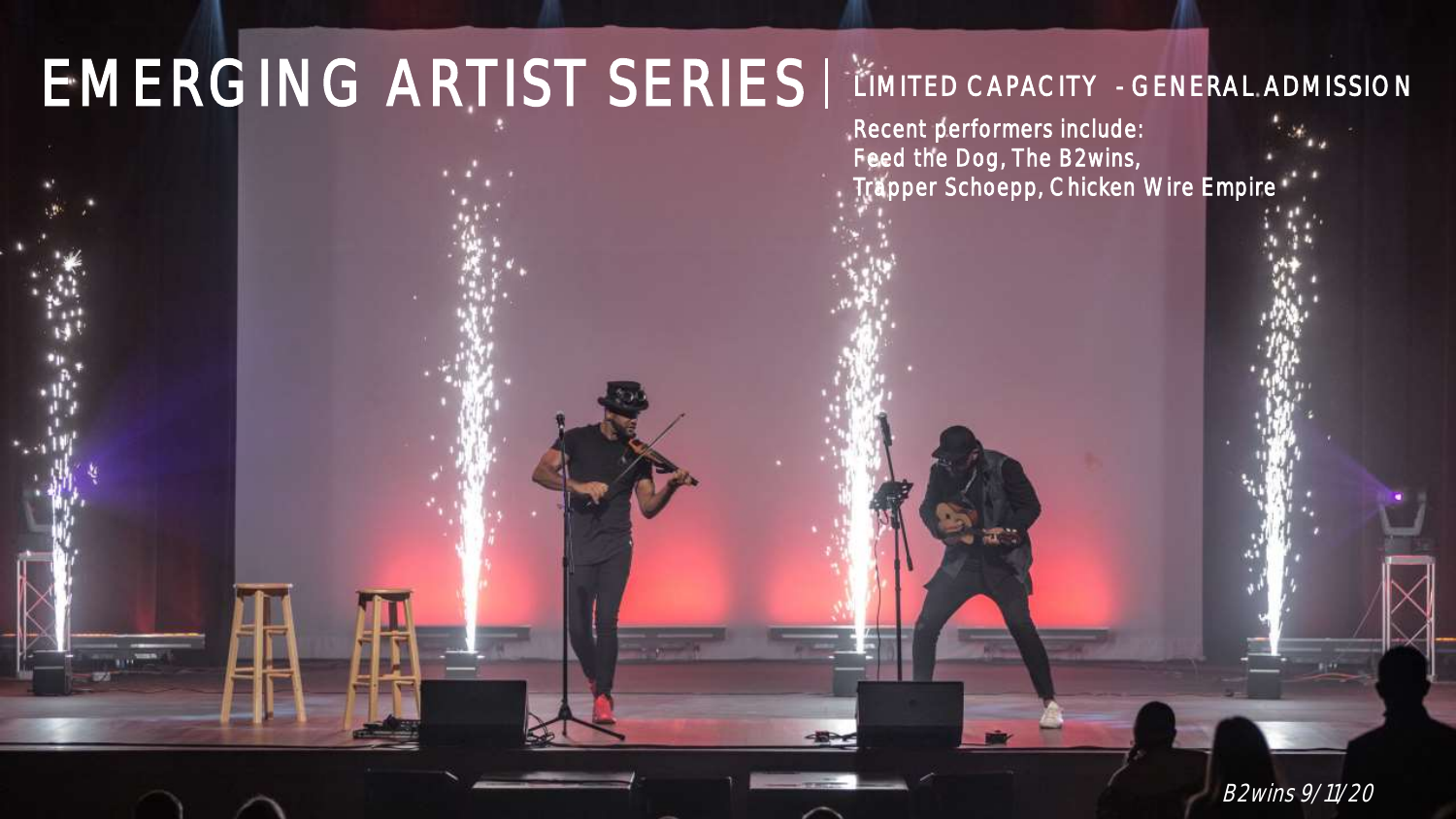### FAMILY SERIES

SCHOOL PERFORMANCE & PUBLIC PERFORMANCE . STEAM-FOCUS

Ą

The Very Hungry Caterpillar 2/18/20

đ.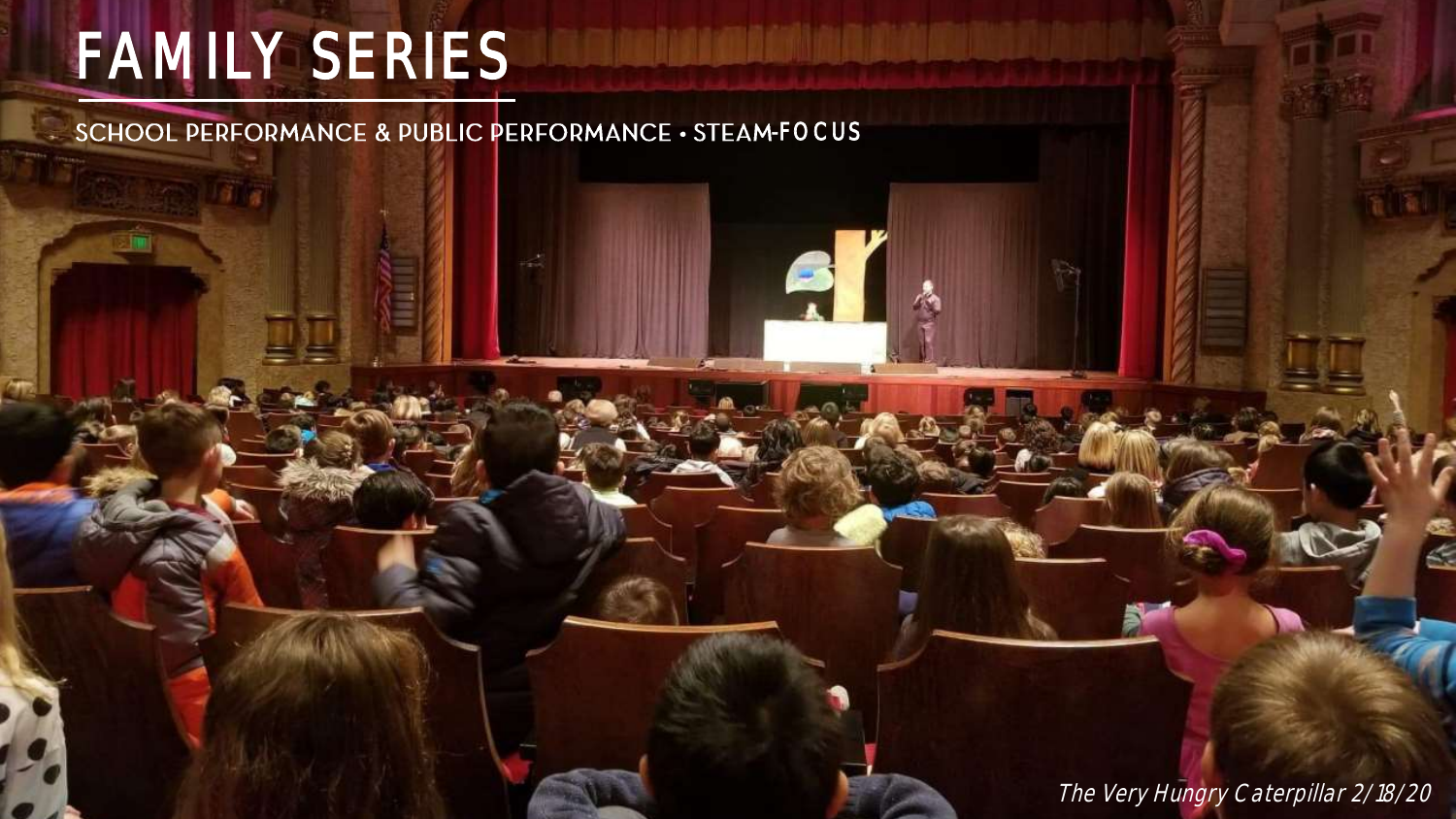# MOVIE SERIES

Includes: film screenings and premieres, actor/director talk-backs and appearances, surround sound

Pre-screening of Kevin Costner's Open Range 8/9/03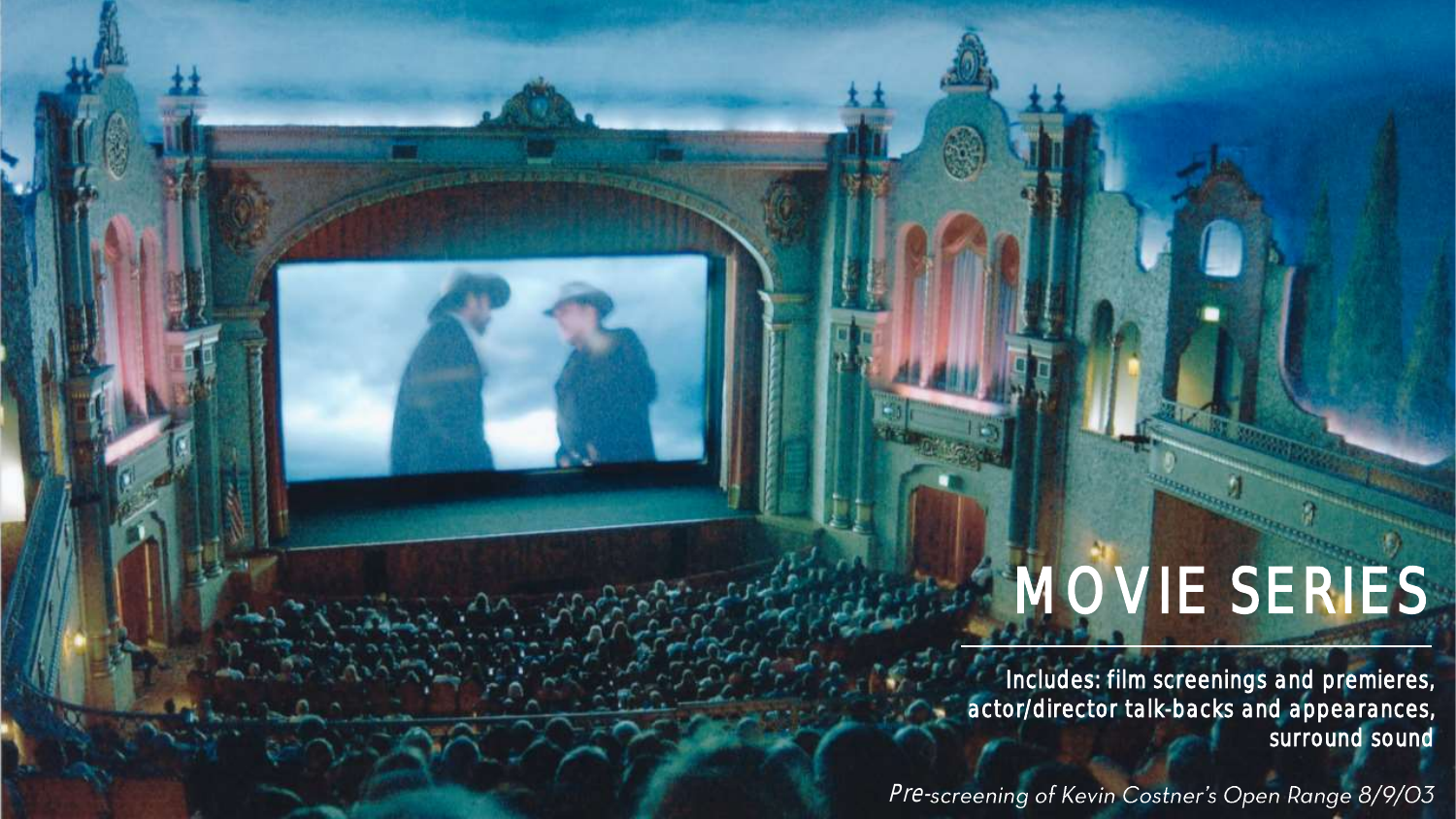# ARTIST SPACES - FRONT OF HOUSE

#### Lobby - merch selling and signing



#### Historic balcony - VIP guests and/or meet and greets



The Music of Cream 11/2/19 (left) Colbie Caillat ft. Gone West 10/11/19 (right)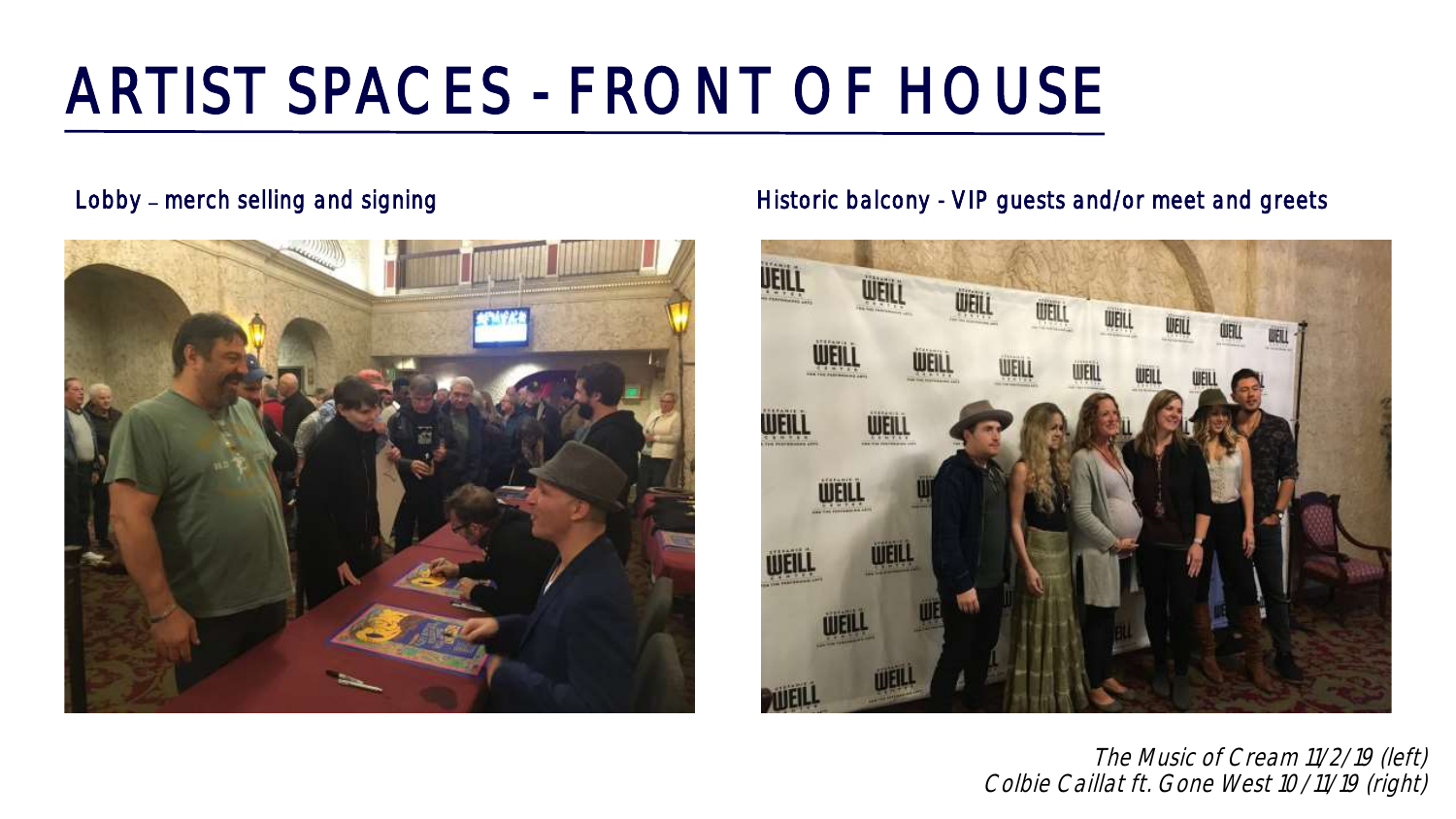# ARTIST SPACES - BACK OF HOUSE

- Green room complete with four couches, WiFi, microwave, coffee maker, refrigerator
- Two group dressing rooms with bathroom, showers, locker space
- Two private dressing rooms with bathroom and shower
- Production office
- All can be accessed by stairs or elevator



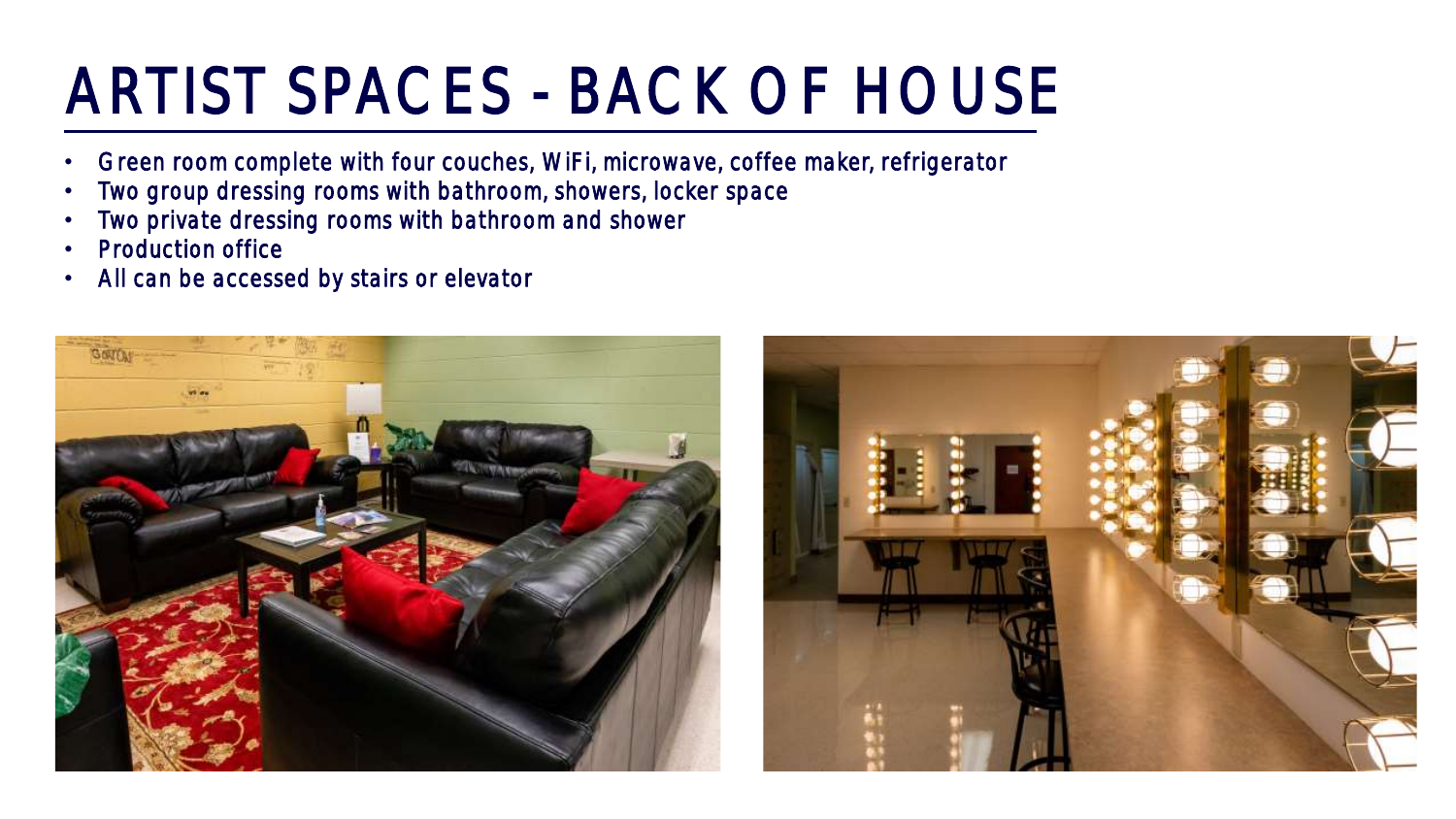

# **TECH** INFO

In-house expertise:

- Tech Director
- Lighting Director
- Audio Director
- Stage Manager
- Stagehands
- Professional Grade Lighting and Audio **Systems**

For full tech specs visit weillcenter.com/rentals/tech

Stage ground plan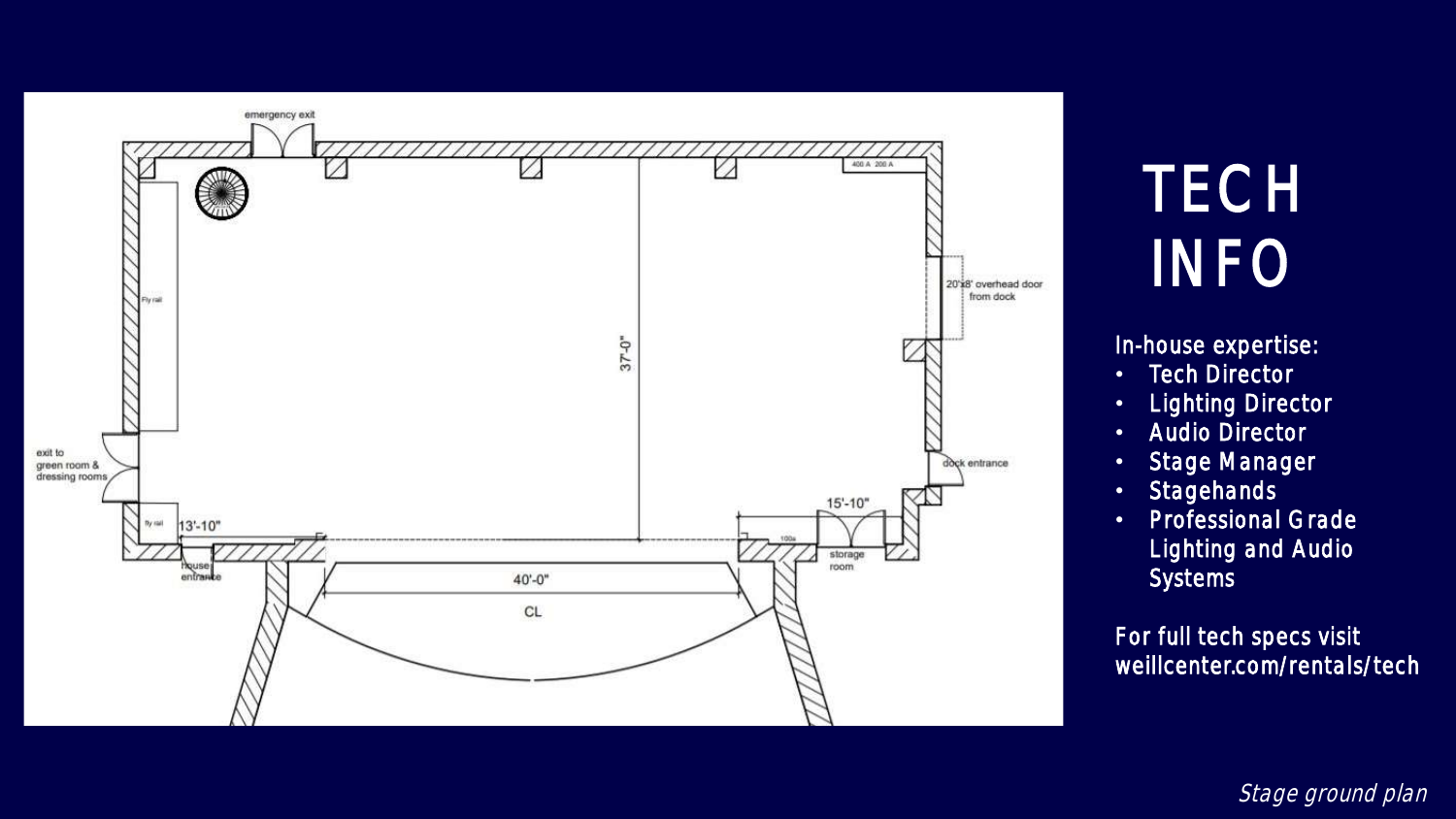

**WHAT THE FANS ARE** SAYING

"Great place to have an enjoyable, memorable experience."

"Not a bad seat in the house."

"Absolutely a world class venue!"

"Art at its best in an amazing theater!"

"Variety of performances for all musical types."